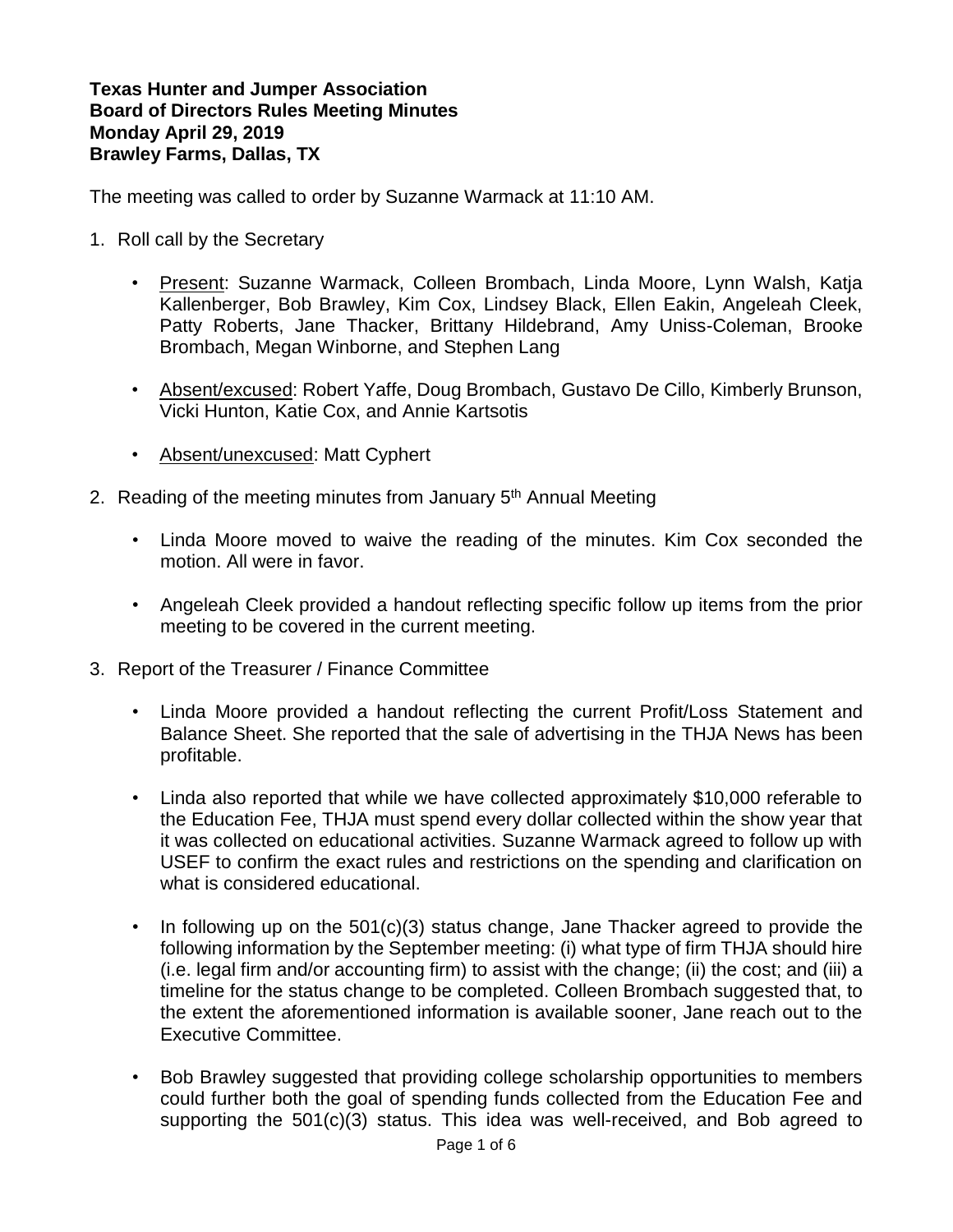research further specifics as to how this had been accomplished in groups that he was involved with previously.

- 4. Report of the Rule Book Committee
	- In following up with the idea discussed previously of reducing the size of the Board of Directors, Patty Roberts indicated that she believes the THJA Board is too large. She feels that meetings are not fully attended and that larger groups often accomplish less than smaller ones. She feels that the need for a larger Board was more relevant in the past when THJA had more responsibilities in terms of policing the horse shows.
	- Lindsey Black moved that the THJA Board of Directors be reduced to 17 Directors. Patty Roberts seconded the motion. All were in favor.
	- Linda Moore moved that the eliminated positions consist of: one (1) position under each Region/Zone and four (4) At-Large positions. The resulting Board positions would be: two (2) positions under each Region/Zone and 11 At-Large positions. Jane Thacker seconded the motion. All were in favor.
	- The Board agreed that in order to reduce the Board size, Suzanne Warmack would first draft a letter to Board members to determine whether any Directors wish to resign. Further decisions regarding the process for reducing the Board's size will be made following the receipt of responses to the letter, but the consensus was that the intent is not to arbitrarily remove Directors. The Board also agreed to suspend the nominating process for the current vacant positions. Katja Kallenberger agreed to notify the current applicants of the suspension.
	- Jane Thacker agreed to make the necessary amendments to reflect the reduction in Board positions. She also agreed to work with the Rule Book Committee to examine the Bylaws relating to excused absences, the use of voting proxies, and the use of conference calls and suggest necessary updates at the September meeting.
	- Jane Thacker also agreed to make the necessary amendments to reflect the addition of Junior Director positions. Linda Moore agreed to provide the language previously included in the Rule Book relating to Junior Director positions (such past language indicated a term of two (2) years, which the Board agreed was appropriate).
	- Jane Thacker also agreed to work with the Rule Book Committee to review the section(s) relating to Board committees and confirm that the language is consistent with the current committees and/or determine whether amendments are needed.
	- Jane Thacker also agreed to send updated language to Robert Yaffe relating to the correction of a previously discussed error in the sections relating to Children's Hunter Pony.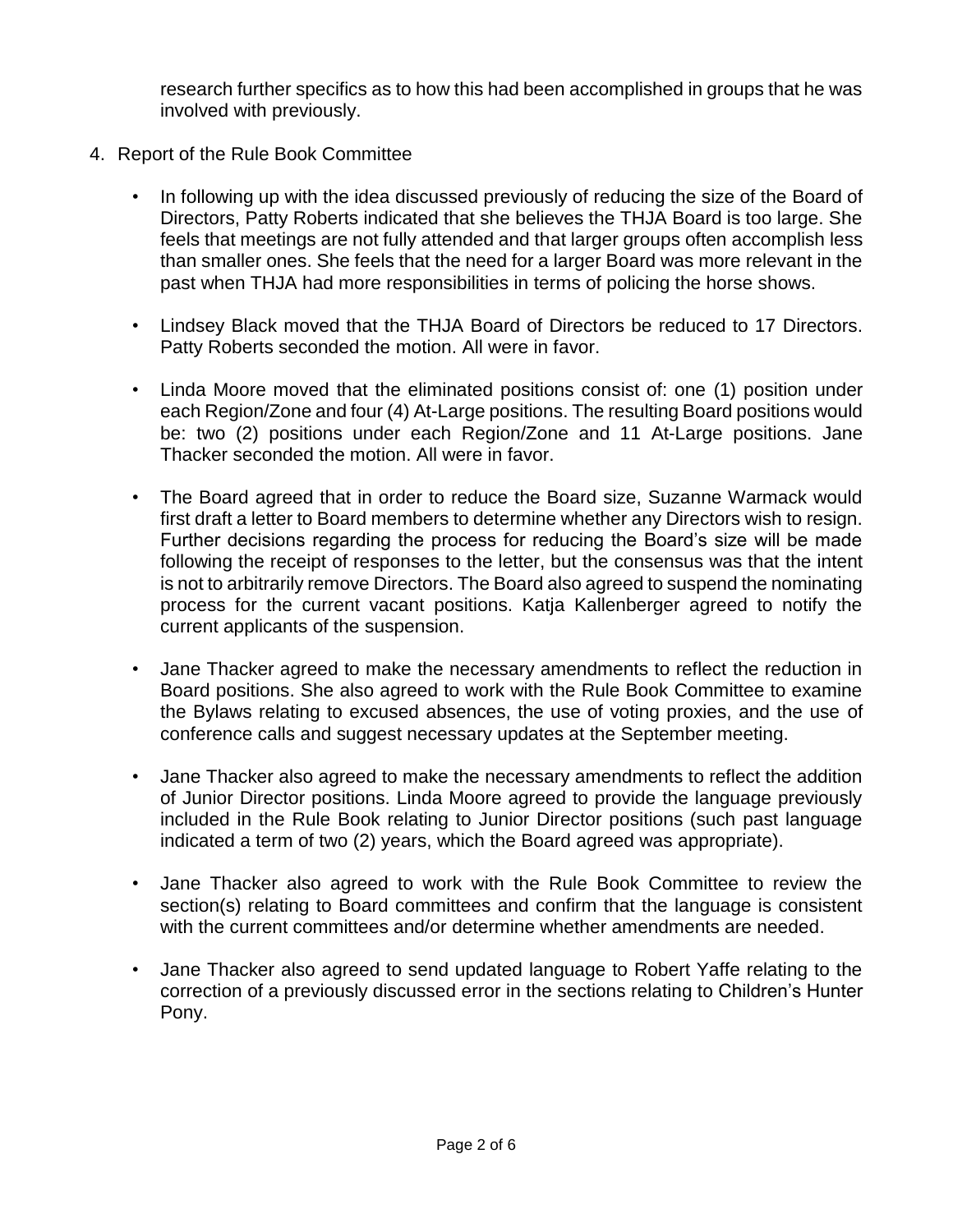- 5. Report of the Nominating Committee
	- Topics under this agenda item were addressed as a result of discussion and votes earlier in the meeting. As such, no items for discussion were brought forth by the Nominating Committee.
- 6. Report of the Prize List Review Committee
	- The Prize List Review Committee did not have any items for discussion.
- 7. Report of the Exhibitor Show Standards Committee
	- Colleen Brombach inquired about the THJA's role and the process for following up on word-of-mouth complaints when exhibitors do not fill out show review forms. The consensus was that if exhibitors aren't filling out the forms, there isn't much that can be done from the perspective of show management.
	- Amy Uniss-Coleman volunteered to join the Exhibitor Show Standards Committee.
- 8. Report of the Sponsorship and Education Committee
	- Patty Roberts reported that THJA has collected approximately \$10,000 in Education Fees. To date, THJA has used the funds to host a clinic by a sports psychologist at Pin Oak, which went well and was well-received by attendees.
	- Patty reported that the next planned event will occur at the Blue Ribbon Summer Festival II. Show officials will host a session discussing new rules and answering questions. THJA will be sponsoring the food provided at the event. She also listed several shows and managers that have agreed to host educational events; the full details and plans for such events remain in process. Patty indicated she plans to work with Robert Yaffe to promote and spread awareness of these events.
	- Patty Roberts also reported that THJA is accepting applications for grants to help THJA members attend events in which they may otherwise be unable to participate due to financial restraints. She reported that no applications have been received yet. Kim Cox commented that the application was difficult to locate on the THJA website. To promote the offerings and spread awareness, Suzanne Warmack agreed to (i) design informative note cards to mail out to members; (ii) feature the opportunity in the next issue of the THJA News; and (iii) speak with Robert Yaffe about driving website traffic to the grant applications.
	- The group discussed whether the Education Fee should be continued. The consensus was that THJA's use of the fee proceeds will positively impact its reputation and overall awareness. Additionally, as THJA expects to use the fee in the future to offer grants, scholarships, etc. to its members, an increase in membership is anticipated. The educational programs and initiatives will also serve to further support THJA's 501(c)(3) status. Suzanne Warmack moved to continue the Education Fee for at least one more year. Lindsey Black seconded the motion. All were in favor.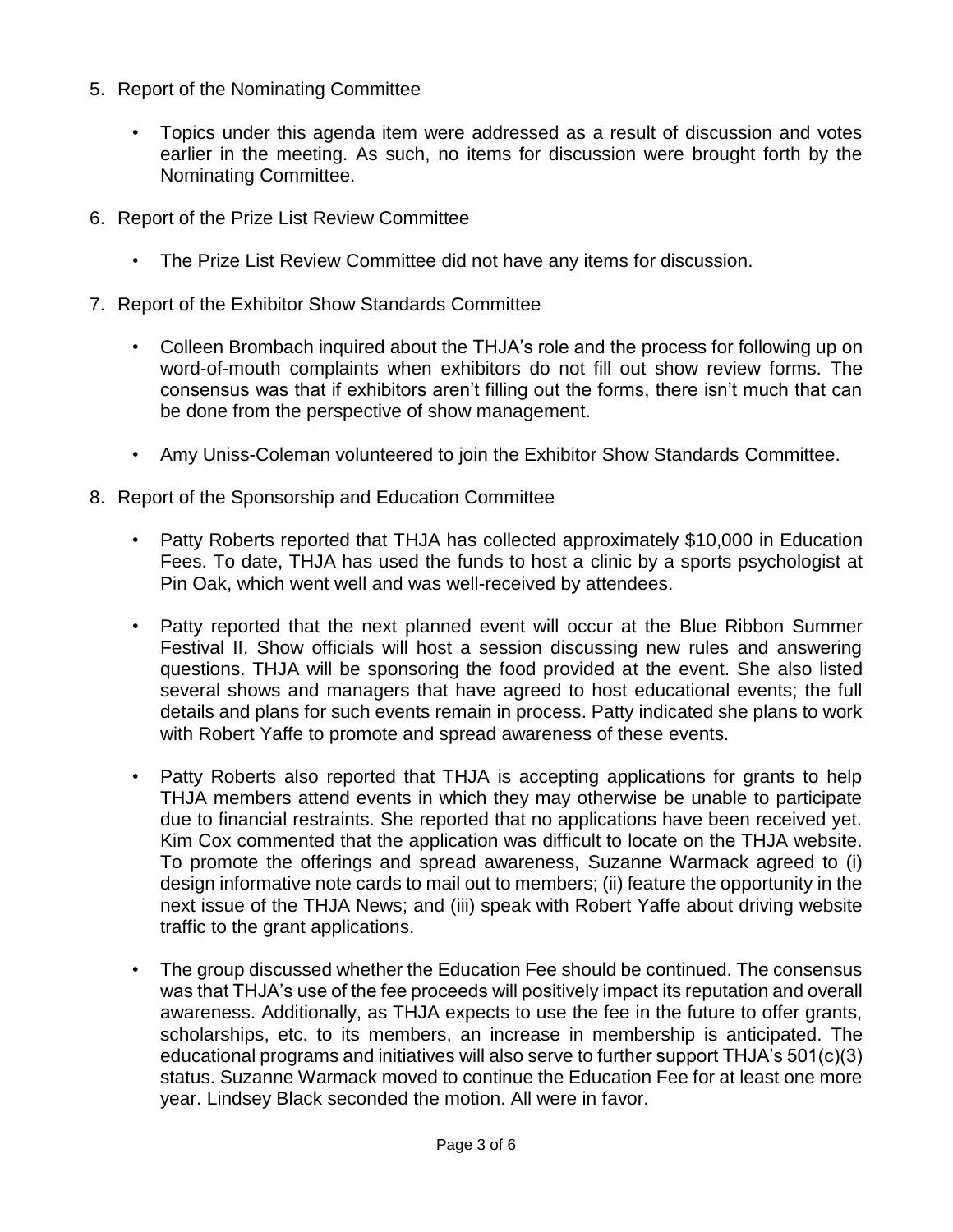- 9. Report on the Web Site and Information Systems
	- Robert Yaffe was not in attendance and did not send any items to report under this agenda item prior to the meeting. Per discussion earlier in the meeting, Suzanne Warmack plans to speak with Robert about adding a 'button' to the website to increase awareness of and ease of access to the grant applications.

10.Report of the Social Media Committee

- The Junior Directors reported that they have created and have been active in posting to the Junior THJA Instagram and Snapchat.
- Brooke Brombach proposed that THJA work with photographers at the horse shows to acquire high quality photos to use on THJA's social media platforms. Amy Uniss-Coleman reported that GSEC receives photos from the photographers for similar purposes. She agreed to contact Jerry Mohme to determine whether this was a possibility for THJA and, if so, put Brooke in contact with him.
- Brooke also proposed potentially forming partnerships between THJA and the photographers wherein THJA shares advertising opportunities in exchange for member benefits. This sparked discussion of exploring other potential discount partners. Further discussion on this topic was tabled for a subsequent meeting.
- 11. Report on USEF and USHJA News
	- Lynn Walsh reported that USEF/USHJA is implementing a new rule for the jumpers regarding restrictions on showing after the rider and/or horse has a fall. She also noted that USEF is developing rules to restrict motorized vehicles (e.g. Segways, hover boards, motorized scooters, etc.) at horse shows.
	- Lynn also reported that the EAP Regional clinics are coming up, and there will be one at Great Southwest Equestrian Center. She also mentioned scholarships available referable to the AON USHJA Championships to be held again this year in Las Vegas.
	- Lynn also reminded the Board that USEF/USHJA is making progress on developing rules for the ratings of Premier horse shows wherein shows that cannot fill 15 or more A-rated divisions in a given year will lose the Premier rating the following year. Lynn also mentioned that USEF/USHJA is considering implementing essentially a 'star' program based on subjective qualities of the horse shows.
- 12. Report of the Membership Committee
	- In following up on the planned survey to the members, Ellen Eakin agreed to reach out to Vicki Hunton to work together on developing and administering a brief survey requesting feedback on THJA and its benefits from members.
	- Patty Roberts informed the group that she had compared THJA's top three (3) 2018 year-end placings with the top three 2018 year-end USHJA Zone 7 placings in overlapping divisions. She found that 36 of the zone award winning horse/rider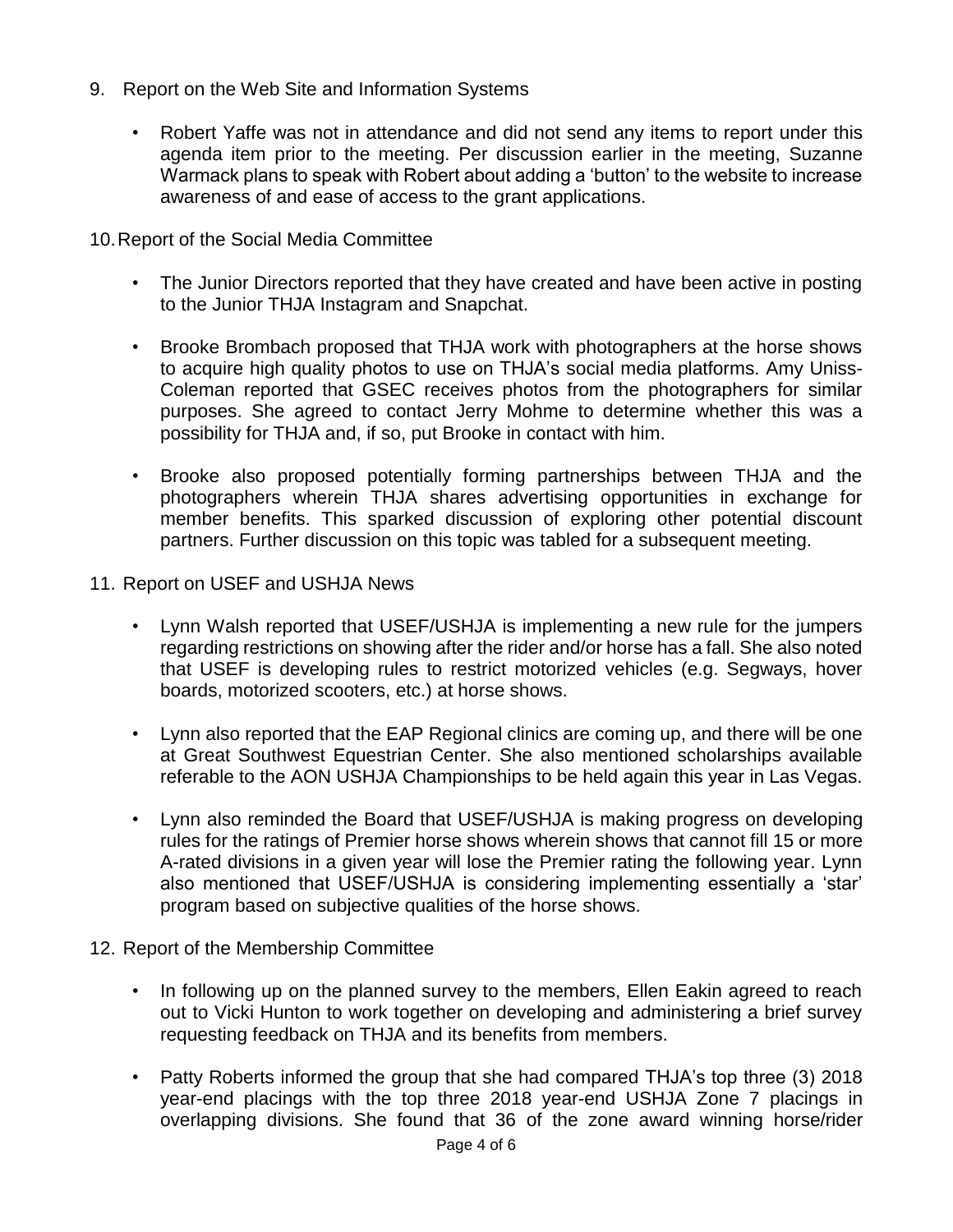combinations were Texas residents but were not THJA members. This represents approximately 30% of the Texas residents receiving the top three zone awards. She also reported that the divisions with the most non-THJA members in the top three were the jumper divisions, with the Junior Jumper division having the most non-THJA members in the top three.

- 13.Report on the THJA Annual Awards Banquet
	- The next banquet is to be held on January 11, 2020. Brittany Hildebrand reported on the progress in planning the event. She reported that the venue will be the Omni Riverway in Houston and that THJA has a room block of 20 rooms. Brittany spoke about further event details and stated she would email the Board the full details.
	- Brittany also agreed to develop a resource to aid future Banquet Committee Chairs in planning the banquet (including milestones, deadlines, contacts, other resources etc.).
- 14. Other agenda items:
	- a. Ad hoc Outreach Committee:
		- Lindsey Black moved that, effective for the 2020 show year, THJA remove yearend awards for the Conformation Hunter, High Performance Hunter, and Green Conformation Hunter divisions and add year-end awards for the Short Stirrup Hunter, Medium Stirrup Hunter, and Long Stirrup Hunter divisions. Linda Moore seconded the motion. All were in favor.
		- Patty Roberts moved that THJA add recognition awards effective for the 2020 show year for the Opportunity Walt/Trot and the Opportunity Cross Rails divisions. Recognition awards to be given to those who win at least five (5) blue ribbons in classes with three (3) or more exhibitors during the show year. Kim Cox seconded the motion. Linda Moore was opposed. All others were in favor.
		- Bob Brawley handed out specifications that the ad hoc Outreach Committee had developed for THJA's new equitation divisions and medal offerings for the 2020 show year. Bob indicated that Patrick Rhodes had expressed interest in hosting the proposed medal finals. The group discussed certain changes to the specifications, which the committee recorded. Lynn Walsh moved to accept the proposed specifications with the discussed modifications effective for the 2020 show year. Lindsey Black seconded the motion. All were in favor.
		- Jane Thacker agreed to make the corresponding amendments to the Bylaws/Rule Book to reflect the items voted upon under this agenda item. Patty Roberts and Bob Brawley agreed to send their proposed language for the amendments to Jane.
	- b. Annie Kartsotis has not yet joined a THJA committee
		- As Annie Kartsotis was not in attendance, this agenda item was tabled.